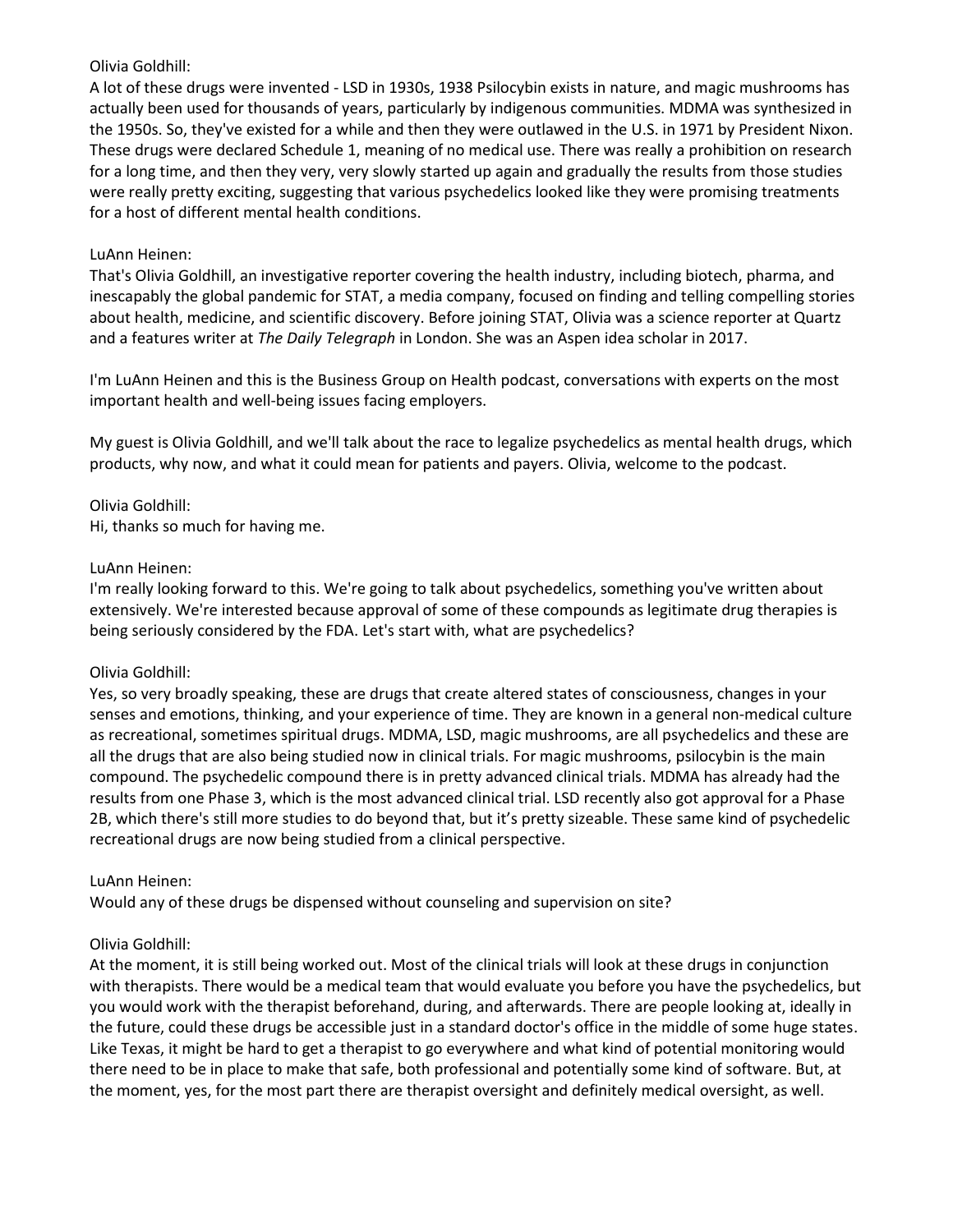### LuAnn Heinen:

Startups and funds focused on turning psychedelic compounds into approved medicines have raised, as I understand it, hundreds of millions of dollars. I even saw one estimate, it was a \$2 billion forecast for 2021. Is that in the ballpark?

# Olivia Goldhill:

Definitely. The psychedelic medicine market is expected to be valued at, I think, \$7 billion by 2027. That's according to one set of analysis from Data Bridge Market Research. But there are four companies that have evaluation of a billion dollars each. A year ago the total market cap was probably around a billion dollars. The fact that there are now four separate companies worth that much, gives you a sense of how quickly it is growing.

# LuAnn Heinen:

It's amazing. It's really amazing. Those are staggering numbers. Especially when the narrative arc for this category of drug is pretty stunning. When you think about these compounds were invented back in the early part of the 20th Century, I think, and they've been on quite a journey since then. Would you like to recap some of that for us?

# Olivia Goldhill:

Yes. A lot of these drugs were invented, LSD in 1930s, 1938 Psilocybin exists in nature, and magic mushrooms has actually been used for thousands of years, particularly by indigenous communities. MDMA was synthesized in the 1950s. So, they've existed for a while and then they were outlawed in the U.S. in 1971 by President Nixon. As part of that ruling, was part of the war on drugs and criminalization of a lot of drugs, but he stated as part of that legal classification, these drugs were declared Schedule 1, meaning of no medical use. Because of that, it was incredibly hard for researchers to study the drugs. If they have been blanketed as medically useless, why study them. So, there was really a prohibition on research for a long time, a couple of decades I think, with no studies whatsoever in the U.S. Then they very, very slowly started up again in the late 1990s, starting to get very small studies in the early 2000s and gradually the results from those studies were really pretty exciting, suggesting that various psychedelics looked like they were promising treatments for a host of different mental health conditions. More and more trials have been done slowly getting larger. 2016 was starting to see larger Phase 1 studies that then became the groundwork for these clinical trials, with forprofit companies seeing the potential to invest and bring drugs to market, as well as non-profits that are interested. So MDMA already has one Phase 3 trial, and will likely have the results from another within a year or so, and two Phase 3 trials, plus some of the background studies could be grounds for approval and Psilocybin is a couple of years after that.

The FDA has given these drugs, these treatments, called breakthrough therapy designation, which just means it will get something of a fast track through the drug approval process and is a sign that the FDA is really open to these treatments. The one psychedelic that has been approved, S-ketamine from Johnson and Johnson, is a version of ketamine or a modified version of ketamine. The FDA is open to it. The clinical trials are advancing pretty quickly. You can never say for certain, of course you have to see what the studies show and what the results are, but it looks increasingly likely that more and more of these psychedelic drugs will be approved in the coming year.

# LuAnn Heinen:

Let's just go back and revisit some of the turning points in that story that you outlined. I mean, there were the early days of kind of consciousness raising in the 60s, 70s. There was this sort of party drug use that came a little bit late later, and then these really fell out of favor. Criminalization, stigmatization, researchers couldn't even research them, couldn't even mention it. To now, Johns Hopkins University was one of the first to really, I think, get grants and come out with positive studies on some of these classes of drugs and now Harvard and other major universities, NIH is behind it, FDA is seriously looking at it. There's been a polarizing debate over psychedelics. How do you explain that?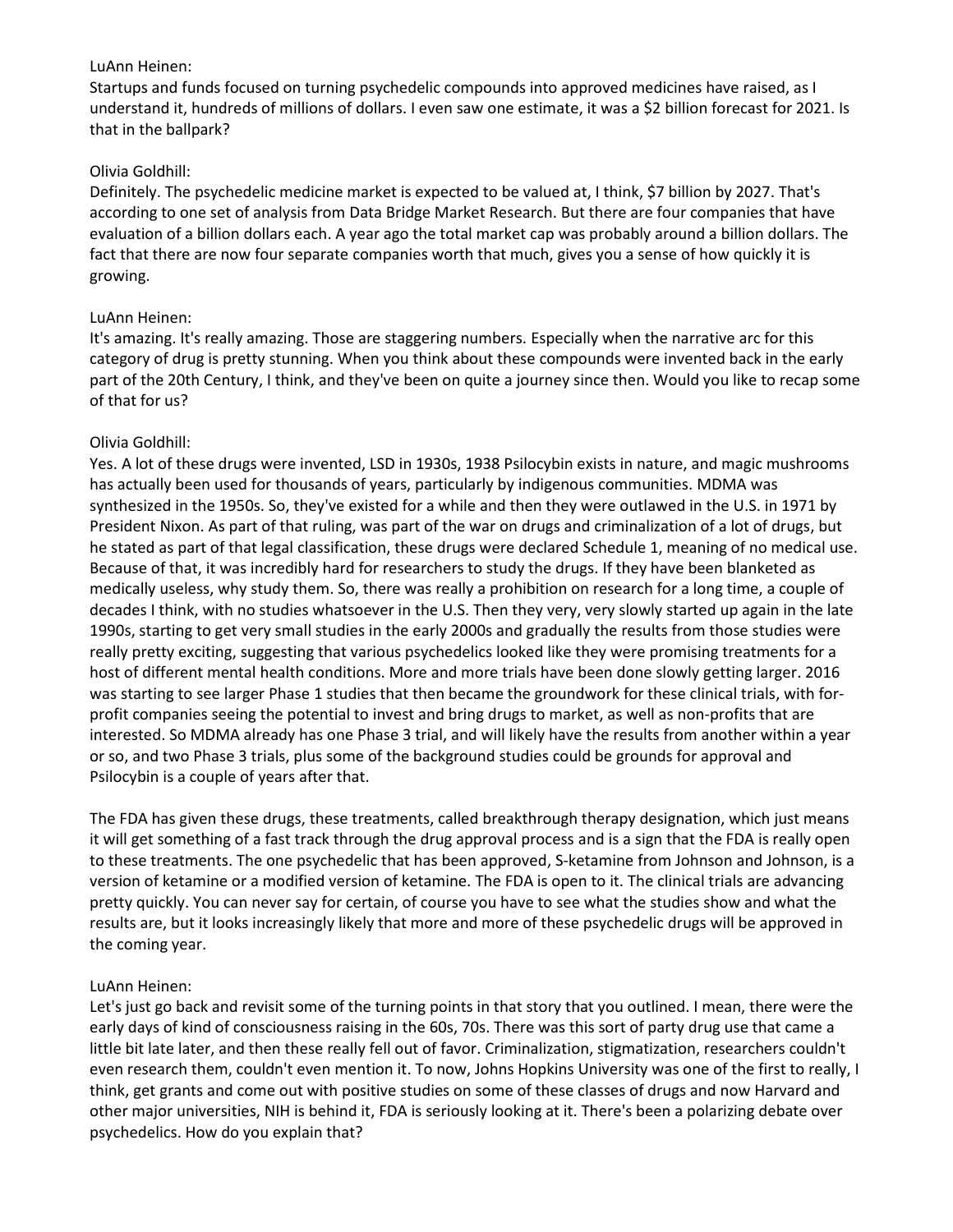## Olivia Goldhill:

I guess I'll give you two responses. The first is, I think it's pretty incredible that these drugs represent the first new medical breakthrough in mental health treatment and depression treatment for more than three decades. A lot of people don't realize that ever since Prozac was invented, other anti-depressants or variations on that and psychedelics represent an entirely new way of treating mental health that is potentially hugely effective and could make a massive difference for a large number of people. If you look at the range of conditions being studied, depression, post-traumatic stress disorder, anxiety disorder, if the results continue to be as strong as they are, these drugs could really help a lot of people and be major breakthroughs. The other thing I wish people understood is nothing in medicine, psychedelics included, is black and white. These drugs were demonized for so long and declared medically useless, so that they couldn't even be studied and were seen as incredibly dangerous.

I just think that's not productive. Very clearly if you're just looking at the studies being developed, some of these drugs definitely do have medical potential, but then the flip side of that is there can also be people who think psychedelics are going to cure everyone, and they're absolutely amazing, and everyone should be doing them all the time. That's actually also really dangerous and therapists talk about some patients having a disappointment reaction. If you think about who's going into clinical trials, for example, for treatment resistant depression, they're people with really long-term chronic, mental health conditions who haven't had relief from elsewhere, and they really pushed to be in these clinical trials, and they think that one session is going to absolutely change everything. That kind of level of expectation can be quite difficult to meet and I just think with all drugs, you have to be careful, you have to evaluate, you have to look at the individual and the context and how they're being used and the therapist helping them, and with everything there has to be a level of nuance. I wish people were open to that and neither absolutely for, or absolutely against, psychedelics.

# LuAnn Heinen:

Let's talk about how just that groundswell and the role that advocates played, the role that investors played, or was it really just about the scientific evidence?

# Olivia Goldhill:

The science definitely came first. A lot of those early trials were supported and funded by non-profit organizations, MAPS, Heffter Institute, Usona Institute and are the three main ones. MAPS is decades old. They have been operating and advocating for more research for long, long periods where it looked like it wasn't goings to happen. So, definitely there was advocacy behind funding the research and studying psychedelics is pretty extensive just because they are Schedule 1 drugs. It means you have to use highly specialized labs to create them in very, very pure standards. It's called GMP, good manufacturing practices standards. For some of these trials, I think it would cost around \$7,000 a gram to produce the level of highly specialized Psilocybin, which is not what it would cost should these drugs be approved, but is an indication of the expense. So, definitely non-profits behind them, but Johns Hopkins and Imperial College in London and probably NYU, as well, were some of the first universities. Starting around 2010, maybe 2013 or 2016, that's when studies started to get bigger, you'd maybe have quite prestigious professors at these universities looking into them.

The first for-profit company, COMPASS Pathways, they launched in, I can't remember if it was 2017, 2018, but they were the first for quite a while. Really, it's only in the past year or so that more and more companies have got involved, have got investment. It used to be quite difficult. Peter Theil was an early investor in COMPASS Pathways. There have been big names who have been involved for a while, but I think stigma used to be a major challenge for people when they were fundraising, and that's much less the case now, you know, the stigma is fading. I will say, Michael Pollan's book, *How to change Your Mind*, was a huge success, and I think that was a turning point in how popular culture saw psychedelics and potential for these drugs. I think that was probably a turning point in cultural acceptance.

### LuAnn Heinen:

That book came out in 2018 was a *New York Times* Number 1 best seller.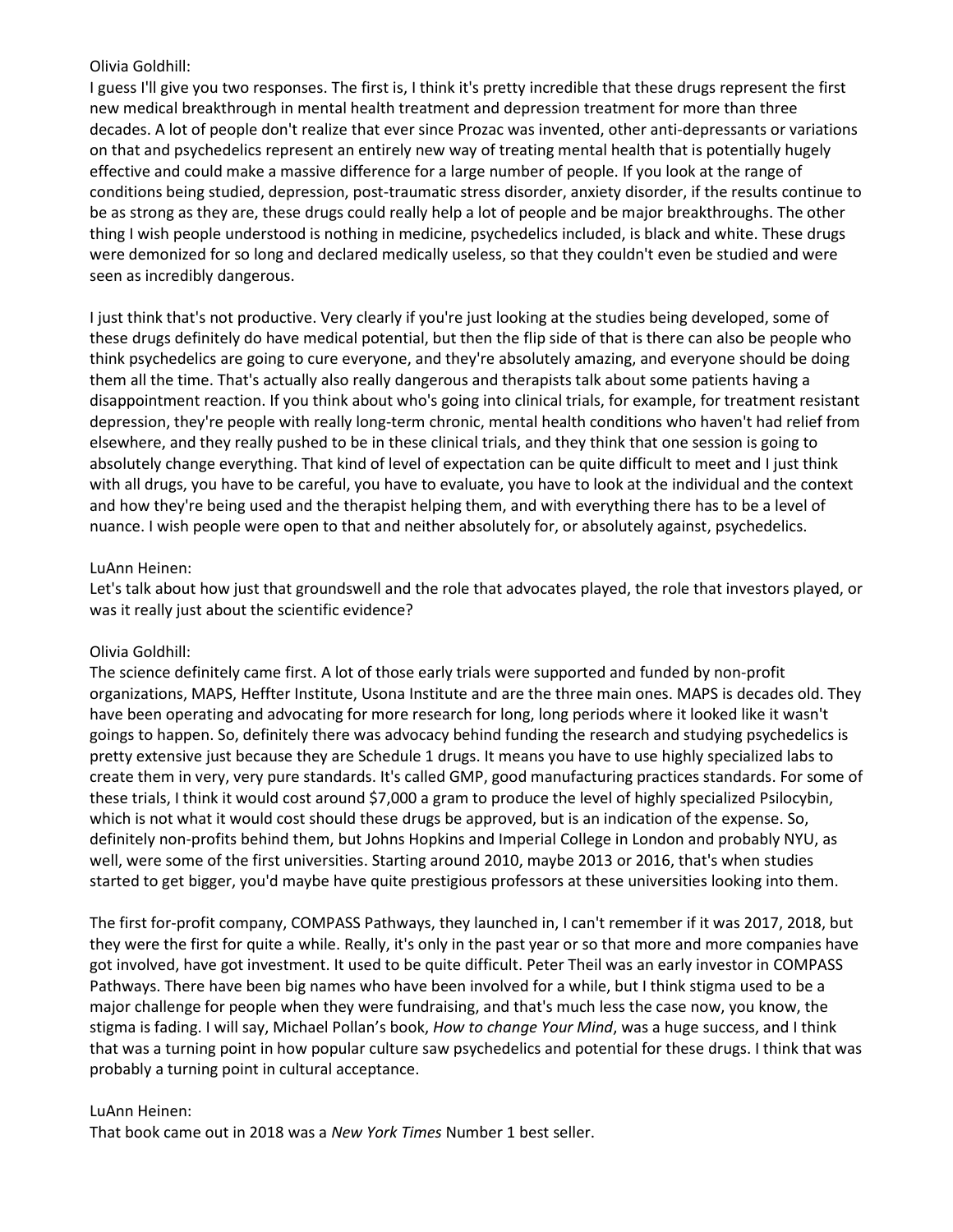Olivia Goldhill: Yes, hugely popular.

## LuAnn Heinen:

In addition, let's not forget the role that veterans have played as advocates in the drive to legalize psychedelics, particularly for benefits easing post-traumatic stress, anxiety experiences, tied to their military service.

# Olivia Goldhill:

Absolutely. The most advanced trials and psychedelics at the moment is MDMA as treatment for posttraumatic stress disorder. Veterans suffer terribly from post-traumatic stress disorder and it has massive impact and there's a large amount of interest from veterans in these potential treatments. Currently in the U.S., there is even compassionate use for MDMA, meaning that if you have PTSD and other treatments don't work, you could be allowed to have excess MDMA treatment. I think Israel is another one of the countries at the forefront of this research, also where PTSD and MDMA, I believe it is legal there, and again I think, speaks to they have a large number of soldiers and veterans and the trauma experience by people there. There's definitely a strong link and veterans stand to benefit quite considerably to have this groundbreaking new treatment for post-traumatic stress disorder.

# LuAnn Heinen:

Let's dive into the conditions that these therapies would benefit and also who would these drugs not be for. There are contraindications that are already known. We know first is post-traumatic stress disorder and you've mentioned treatment resistant depression, generalized anxiety disorder.

# Olivia Goldhill:

Yes, MDMA for post-traumatic stress disorder, Psilocybin is being studied for both treatment depression disorder and Psilocybin also for major depressive disorder. So, both depression, it's just kind of a different way of determining who would be eligible and for treatment resistant disorder you have to have had tried other treatments and had them not be successful such as anti-depressants. LSD for generalized anxiety disorder, that's the Phase 2B trial that just got approval recently. Then there are smaller studies kind of looking at a whole collection of different mental health conditions, so anorexia, addiction, OCD, alcoholism. John Hopkins, one of the first universities to research this, in 2019 got a pretty major \$17 million grant for a center devoted to psychedelics. A lot of the thinking behind some of their research is that this is a new mental health paradigm and potentially these drugs could be useful for a huge collection of different mental health related conditions. They're also looking into, and these are very early stage studies, but things like Alzheimer's disease and Lyme disease, but I think potentially these drugs could be useful for quite a range of different conditions.

### LuAnn Heinen:

These are completely different from any type of drug currently used to treat mental health.

# Olivia Goldhill:

Yes, very, very different. As we're saying that we don't understand the specifics even of how antidepressants work, mental health and the drugs used as treatment, they are something of a mystery. But yes, antidepressants, you take them over a considerable period. A lot of people might be on them for years or decades. Psychedelics are intended, you know, in clinical trials it's often three sessions, which would be weeks or months apart, but they're very fast acting and the sessions can take six hours. Psilocybin has an effect for that length of time and you're under supervision for that length of time, but immediately after it, you would start to feel the effects. So, they work very differently. It's often around, kind of, changing your perspective and rewriting personal narrative and they work in conjunction with therapies. So you would have a therapist with you often when you are taking the psychedelic and definitely afterwards to try and integrate some of the experiences. A lot of people refer to this as psychedelic-assisted therapy, rather than just the psychedelics working by themselves.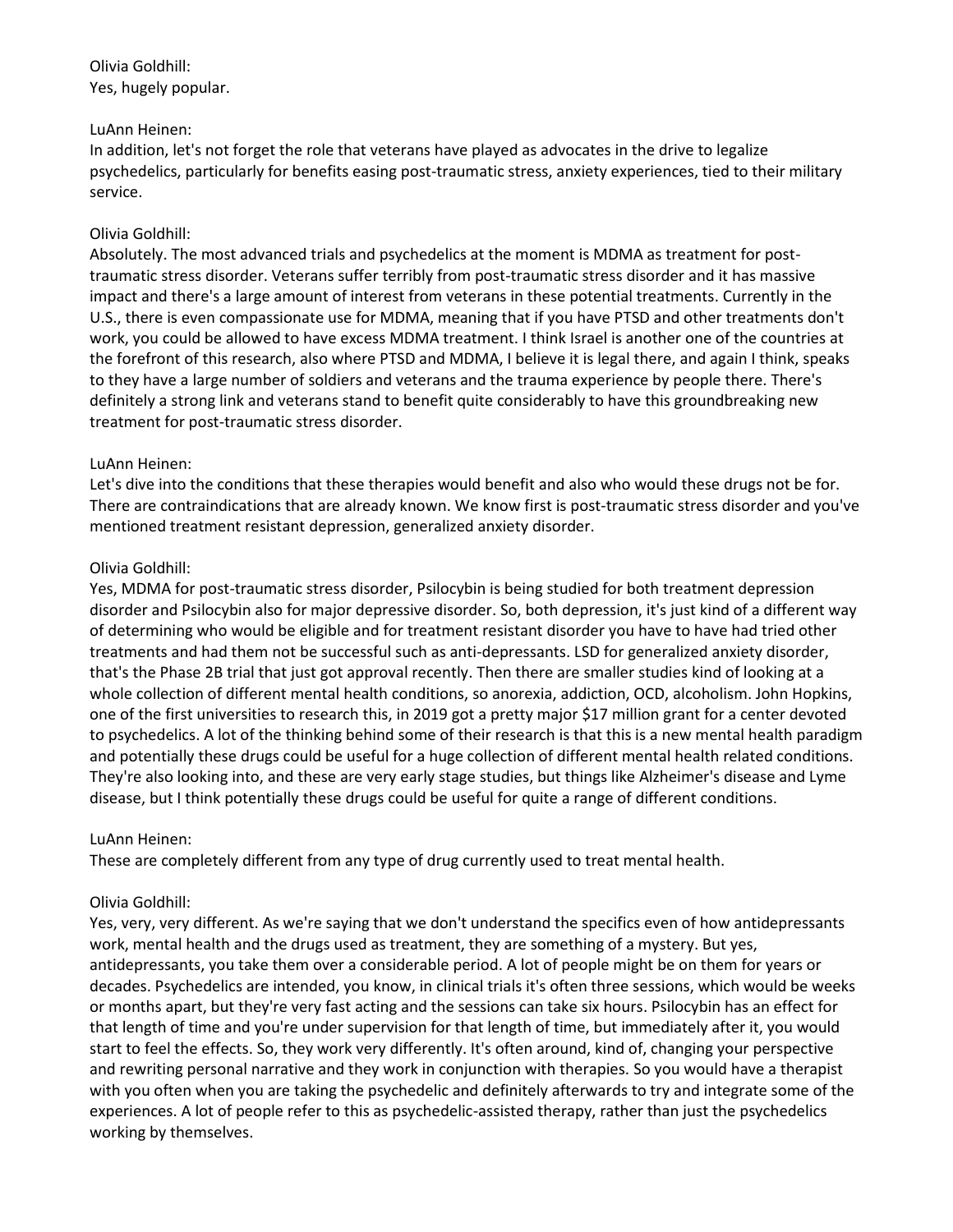You did mention before and I forgot to answer about who is this not for. I think a lot of the research is very cautious about not enrolling people who have a first degree relative with psychosis, such as schizophrenia or people themselves with schizophrenia, or maybe being in a manic state, that's a population for whom there's a lot of caution around using these drugs. There can be contraindications around if you have very high blood pressure as well, or cardiovascular conditions, potentially even. We don't know if that's because of the drugs themselves or maybe just a sense of anxiety that can come on, depending on how the psychedelic experience goes. It's definitely not going to be for everyone. Also, I think a lot of people say, if you are in the middle of a very challenging experience, it could be difficult to have psychedelic treatment. It might be more something to wait until you're at a more stable place afterwards, and if you have symptoms then of post-traumatic stress disorder, to consider it. So, not for absolutely everyone, but these drugs are very safe in terms of physical side effects. There aren't very many contraindications, so there's a pretty wide population of people who could potentially be using them.

#### LuAnn Heinen:

So interesting though, just some of the differences that you called out. First of all, a huge attractor is this not quite one and done, but short-term therapy. It's not a chronic for everything, like so many current medications are. I mean, that's got great appeal, and then you're talking about like the length of time in therapy, one-onone, or in the session, hours at a time. We don't really have a model for that, how that works must be a lot of training involved, and also it seems a greater unpredictability.

#### Olivia Goldhill:

I think that's really interesting, and I think that's something a lot of institutions are thinking about, and I really hope we'll continue to think about, because it's not just the drug and the impact of the drug on the person, but the impact of the therapist, too. How do you train them? How do you make sure it can be standardized? There's variations in quality, of course, there's also potential for misconduct, and how do you evaluate for that and prevent it from happening? I think the role of the therapist is absolutely crucial with the patient during the session, but then also what generally tends to happen is it's called integration work afterwards, so you'll meet with the therapist, discuss what you learn during the psychedelic experience and how to make sense of it, how to integrate it into your life. It is still very much up for debate how these therapists will be trained. There are training programs under development. They have to be a licensed mental health professional, for example. I know there are some institutions that are considering that the therapist could work in two-person teams where one would be licensed and the other wouldn't. Then there are some companies, COMPASS for example is considering, would you not need to have a therapist with you during the psychedelic experience? You would still afterwards for integration work, but during the experience, could you be monitored remotely and have a therapist nearby if needed or kind of someone monitoring your responses, but not necessarily sitting with you all the time. There is still a lot of questions, I think, around exactly how the therapist will work at scale, which I think is hugely important.

#### LuAnn Heinen:

I wanted to ask you about potential end-of-life applications. I've also read about people who have anxiety near the end-of-life and have had very positive experiences with psychedelic therapy. Are you familiar with that?

#### Olivia Goldhill:

Yes, some of the earliest research was looking at end-of-life anxiety and depression and psychedelics as a way to help people, I guess, with the trauma, let's say if you have terminal cancer, and if it's terminal, making the most of your end-of-life and kind of connections with people. There was also a right-to-try law that was passed under the Trump Administration that said if you're terminally ill, patients could try drugs that are currently in clinical trials, but are unproven. There was a lawsuit, because psychedelics were not included in that, to say that they absolutely should be, and that people who are terminally ill should be able to have access to these clinical drugs.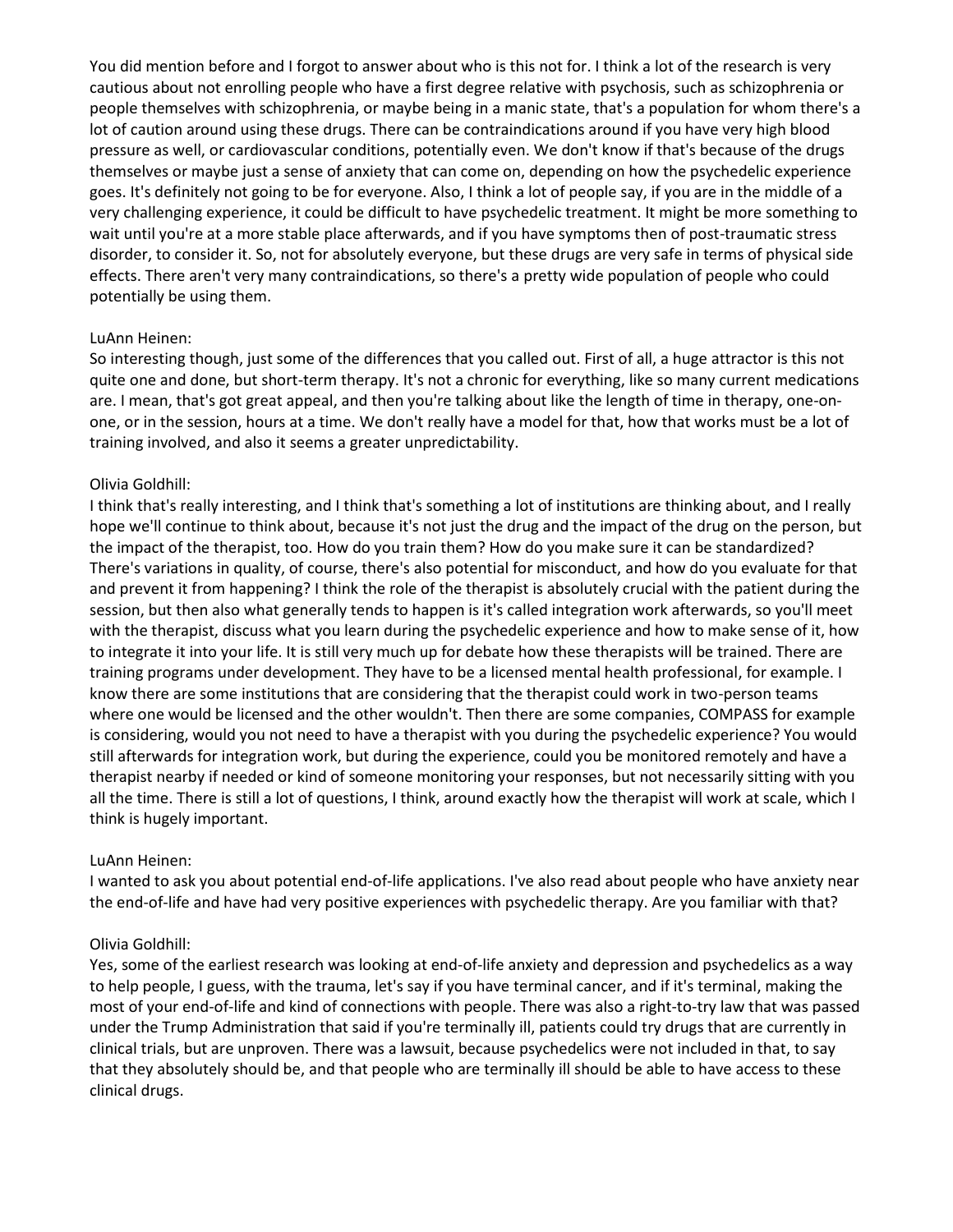## LuAnn Heinen:

Pivoting back to the employer perspective, what are some things that employers might need to encounter or face down the road? I mean, companies in their benefits planning programs and with their PBM, pharmacy benefit manager and health plan partners, may think about is this a category or an area of treatment where we should create a Centers of Excellence program? What kind of prior authorization or criteria up front, which are provided by FDA, but what are the things that they should be thinking about as this may come to pass?

# Olivia Goldhill:

Yes, I think a good amount of it, I am expecting, hoping, will come from the FDA and from the rep just in terms of things like how the therapist should be trained. I think it is generally important that this is integrated in health care, generally. Maybe there would be discussions with physicians and with other therapists. A lot of people say you wouldn't necessarily go for this treatment without talking with your existing health care team, but generally speaking, this is the first new model of mental health treatment for 30 years, more than 30 years since Prozac was approved, all the other antidepressants are kind of variations of the same thing. I think if these drugs are approved and if the trials go well, it's potentially hugely helpful to a really large number of people and it's definitely worth considering how they can be offered to people and how insurance can cover it, as well.

# LuAnn Heinen:

Which reminds me of something else I've read is that the individual of the patient mindset is really important, that there's some preparation even before you show up with the therapist in the session, either remotely or in person. Are you familiar with that concept of mindset and preparation?

# Olivia Goldhill:

Yes, so this is kind of how the experience is very much part of, you know, talking with a therapist in general and depending on the patient needs. That's definitely the kind of thing that you would talk to therapist about ahead of time and there can be therapists especially trained and in tune to responding to different conditions. I think the setting of the room, as well, is very important. You want the patient to be able to choose the lighting and the music and the relaxation. It is, I think, generally a good thing for the patient to be feeling relaxed and calm and safe and comfortable before the experience starts, and that the therapist has an understanding of some of the issues to be talked about. I will say from having spoken to therapists, that for a lot of patients visits the psychedelic experience itself is not necessarily fun or pleasurable. It can be confronting or very upsetting memories. It can be a very difficult experience, but that is still beneficial, and that sometimes patients who have difficult psychedelic experiences will say it helped them the most, just to reconfront those old traumas. Yes, all of that work before and afterwards can help prepare a patient and then make sense of it.

### LuAnn Heinen:

Interesting how a whole new informed consent is needed for this. What else haven't we spoken about, but should?

# Olivia Goldhill:

One thing that's very interesting in this space, is typically when a company is developing a drug, they invest quite a lot into the clinical trials, and then when it's approved, they tend to have IP over it so that they set the price and have the monopoly on the market and bring in rewards for themselves and the investors. Psychedelics are really interesting and unusual, because as we talked about, psychedelics exist naturally, it was both synthesized nearly a century ago. MDMA was synthesized decades ago and LSD decades ago. So, all of these drugs are in the public domain, meaning there's not a straightforward patent you can do on them. There are very interesting attempts to patent the creation of drugs, like different methods of creating the drugs or even one company, COMPASS Pathways, they put in a patent placeholder application that kind of looked at patenting the particular environment where psychedelics took place, what the colors of the room was like, and the materials were like, which was seen as pretty controversial, who knows if that patent will actually be put in or approved.